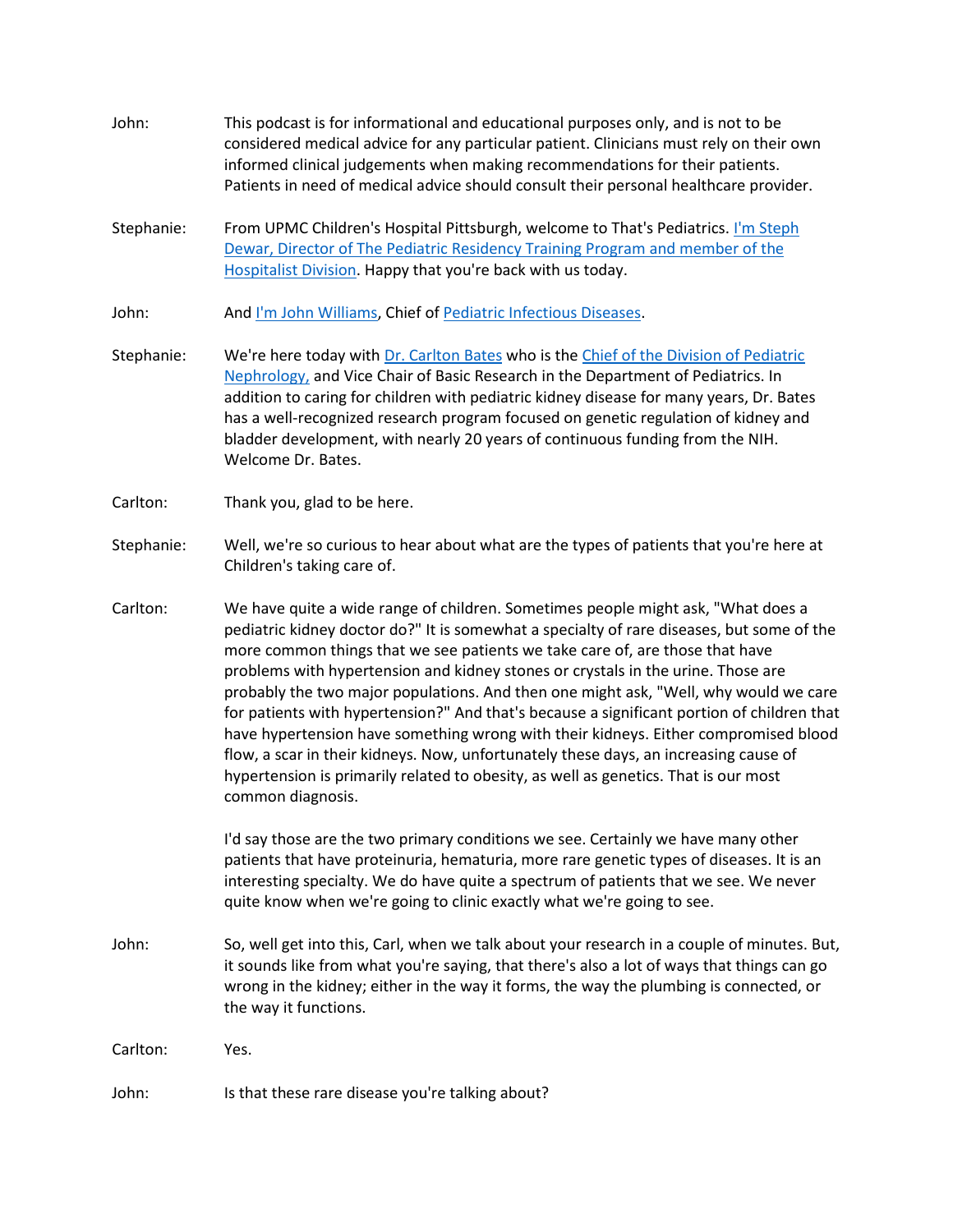Carlton: Right. It can range from, as you said, there are genetic diseases leading to malformed kidneys. More often than not we don't understand the genetics, we know there's something wrong with the genes, but it doesn't follow a typical Mendelian inheritance pattern. So many of the causes, like posterior urethral valves, which is the number one cause of structural disease leading to end-stage kidney disease. We don't even understand what valves are. At an embryologic level you're not supposed to have them, and somehow, these things appear. No one is even sure exactly what they are, why they appear.

> Whereas, there are other clearly defined genetic disorders. Some of that has to do with our knowledge base increasing. For instance, there are nephrotic syndrome, inherited forms of nephrotic syndrome, that we've known about for some time, but then there've been others that we thought were more sporadic that we've identified, that no, in fact, they are monogenic forms of nephrotic syndrome. Probably well over 20% of patients in an early stage that have nephrotic syndrome have a genetic cause.

> So, the mutations that you see can lead to problems with glomerular formation, tubular formation, tubular function, overall kidney architecture that doesn't form right, vascular problems within the kidneys. So, yes, there're quite a wide range of things that can go wrong.

- Stephanie: So, most of the patients then that you see on an ongoing practice in your clinic, are these patients who have underlying disorders of structure or function, or are these new referrals from out in the community?
- Carlton: Well, probably about a third of the patients we see in clinic are new. And the others are patients that we continue to follow. The frequency with which we follow up patients depends on their underlying condition. There's some that have relatively minor conditions, like persistent microscopic hematuria that we'll see, probably, on a yearly to every other year basis. To those that have advancing chronic kidney disease, that will see us frequently as every other month.

So, it really varies. Most of our patients we see at about every six months or so. The average patient with kidney stones that has hypercalciuria, we'll follow on about a six month basis. Or patients with hypertension, every six months to a year. The rest of them, as I say, it really varies on what their underlying disease state is, as well as how progressive it is.

- Stephanie: I'm wondering what your current research interests are and what exciting new you have to share about that front?
- Carlton: So, most of my personal research has focused on the molecular control of kidney development. Kidney and lower-urinary tract development. And one might ask, "Why do we care?" Well, if you look at the leading causes of chronic kidney disease, about half are structural. And among that half its split fairly evenly into aplasia, dysplasia, hypoplasia. Meaning that it just didn't form right. The kidney didn't form right.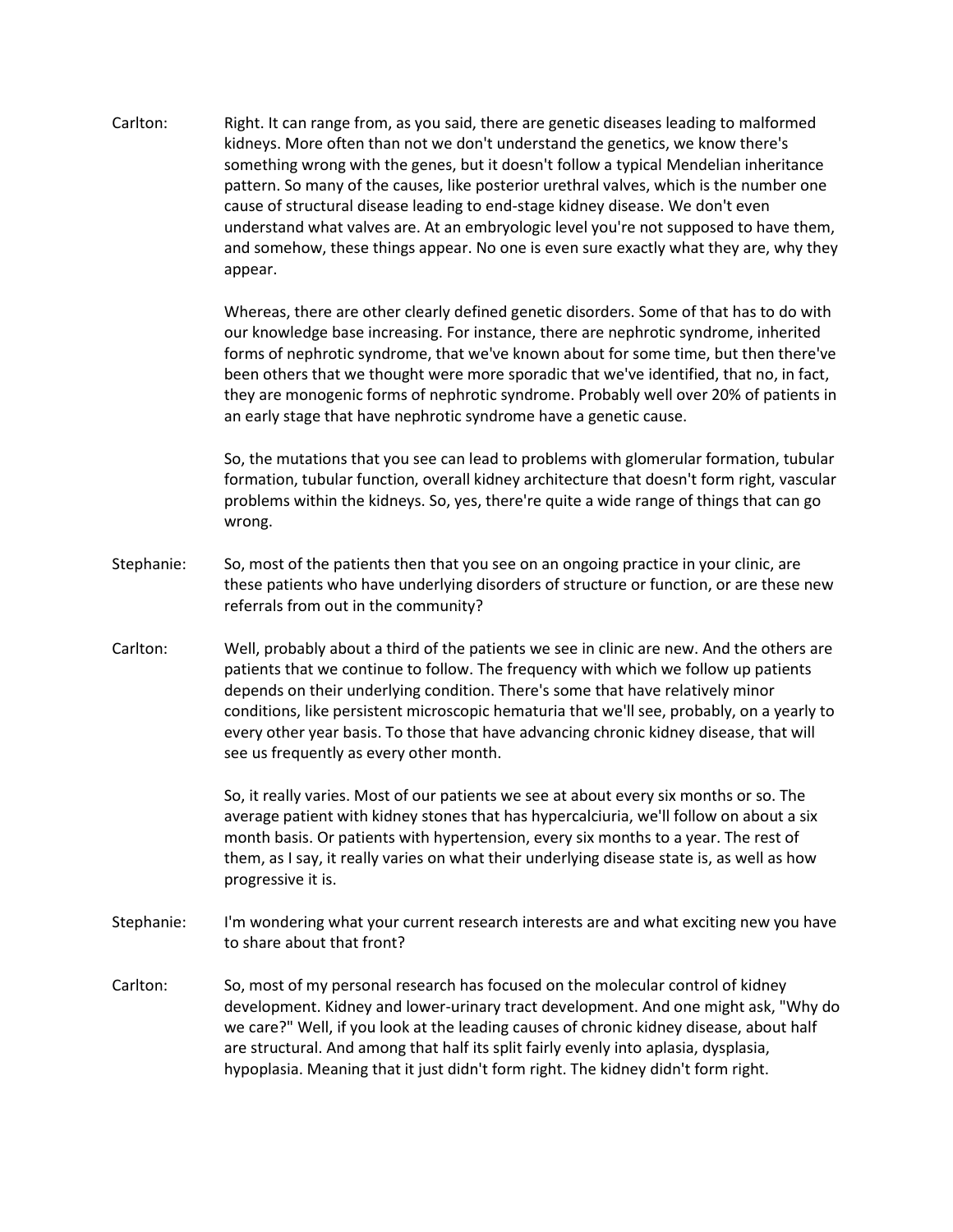The other half are plumbing problems, that something is obstructing urine flow. Posterior urethral valves, ureteropelvic junction obstruction, UVJ obstruction. So, those two categories make up over half of the cases of patients with chronic kidney disease leading to end-stage kidney disease. So to make an impact on that... So, you might say, "Well, we have treatments. We have dialysis and transplant. That's effective, right?" Not really. There are no cures for end-stage kidney disease. If you are unfortunate enough to be born, or to be a child... we won't even go birth, birth is worse. A child, and you develop end-stage kidney disease, you lose. You lose, on average, 50, 5-0, 50 years of life. 50 years of life on dialysis.

Well, we can transplant them, right? We can do a lot better. Well, you only lose 25 years of life if you get a kidney transplant, your quality of life is much better. When you provide dialysis for patients, you give them basically enough kidney function back with dialysis so that they don't die, is really the truth of the matter. If your GFR is below 10 mL/min from a .73 meters squared, you're going to die. We give them enough dialysis that we're barely above 10.

So, imagine that you're a child, you're trying to grow, thrive, learn, go to school when you have almost the level of kidney function provided that you don't die. And it actually speaks to one thing about our program that I'm very happy about, is we are a very aggressive kidney transplant program. Despite the size of Pittsburgh, we are in the top 10, if not the top 5, for the number of patients that we take care of that have end-stage kidney disease. A large portion of those come from outside of Pittsburgh. Buffalo, Morgantown, they send all of their kidney transplants to us. In fact, we have patients that have come from 18 states outside of Pennsylvania for kidney transplants. Including programs that have transplant programs, but they just feel the patients are too complicated, or too small, medically complex to transplant.

We have a very small chronic dialysis program. And I'm proud of that, because we don't let the kids languish on dialysis. We transplant them. But even that said, transplants not a cure either, it's better, you feel better, you now have 50% to 70% GFR. But you still have problems, and you still die young. Unlike cancer with our 80% cure rates, we have 0% cure rates for end-stage kidney disease. That's why I think looking at... My point in my research, what I always put in from my significant sections is these very issues, that we have palliative care for end-stage kidney disease. If we want to make an impact we need to figure out what goes wrong with kidney development, and what can we do to make it go right.

As an extension of my work related to understanding the molecular control of kidney development, and this is really in the mouse. We make lots of mouse models where we manipulate gene expression, and we reproduce the kinds of structural kidney disease that you see in children. Absent kidneys, duplex kidneys, hypoplastic kidneys, dysplastic kidneys, cystic kidneys. Well, that's all well and good, but how do you take that and do something that's translatable?

I've been working recently with a team including members of the McGowan Regenerative Institute at Pitt on looking at, "Can you regrow a kidney in a dish?" And there are lots of people looking at this now, but my collaborate Eric LaGasse floored me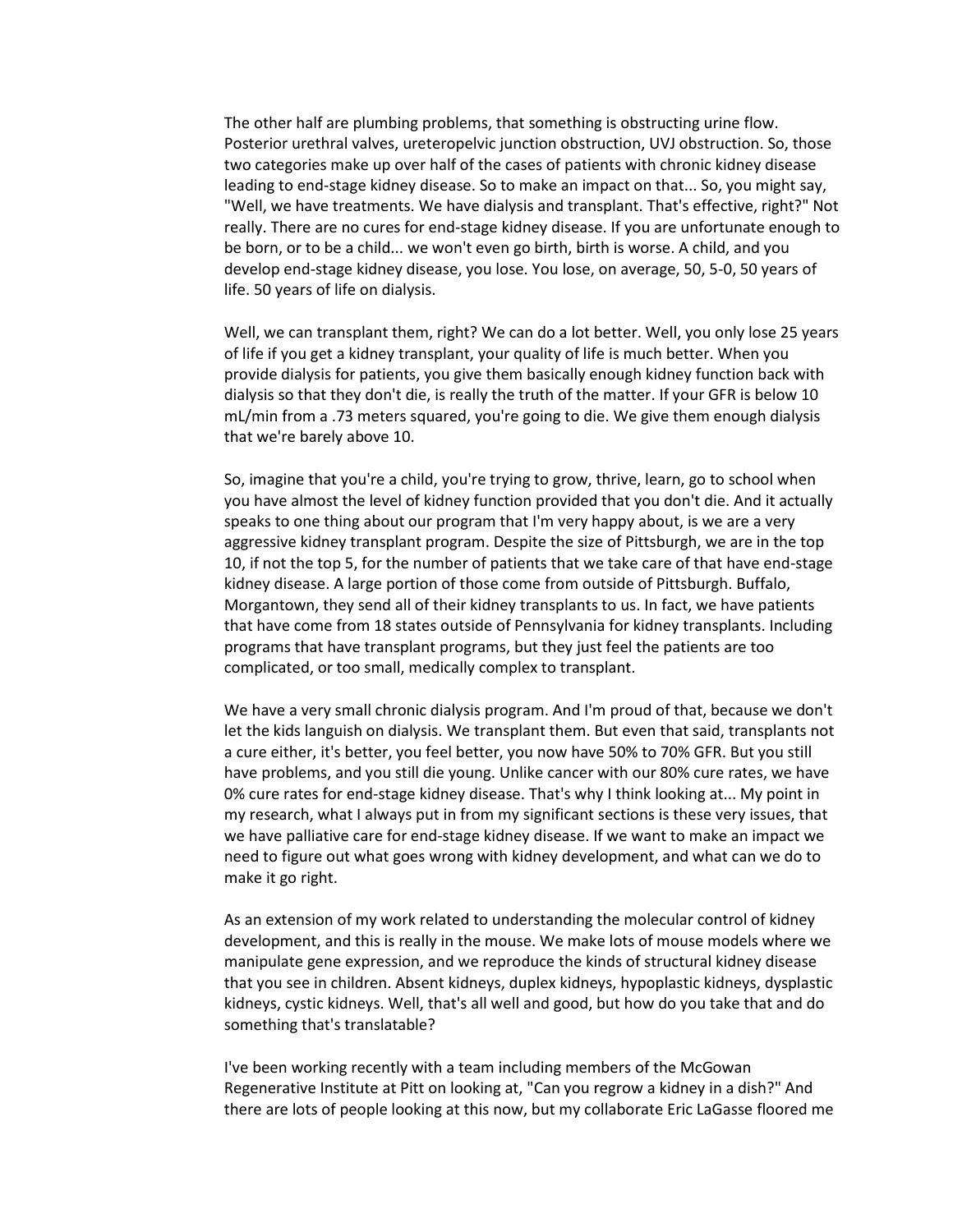when he showed that he could take an embryonic mouse kidney, mince it up, inject it into a host lymph node, it reconstituted kidney tissues that were profused, that entrapped a fluid that concentrated urea. The only fluid that concentrates that urea is urine, he made functioning kidney tissues within a lymph node. This is stunning to me.

So we're working with him now on, "Well that's great. You take minced embryonic kidneys, we can't really do that as a source. Can you get progenitors?" So there's a large movement in the research community looking at induced pluripotent stem cells and converting them, driving to a renal state. The kidney's complex though, it's not like... Not to denigrate other organs, but a liver cell, where you take hematoblast, and you make that at an hematocyte. Well, the kidney has, really, four different progenitor cell types that all need to be present. The nephron progenitors that make nephron epithelial cells, at which there are 21 different epithelial cell types, that's complicated enough. A ureteric epithelium, which is the progenitor for the collecting system. And those two need to be cross-talking and signaling to each other. Then around that is a renal cortical stroma that acts as an organizer for all this to work. And then, of course, you need blood vessels. Many which are coming within the kidney.

So, there are people out there that can make nephron progenitors grow into these blobs that kind of have epithelial structures. But we're looking at the lymph node as a bio reactor that has these amazing organizing properties. The lymph node can organize liver cells, beta cells in the pancreas to make functioning tissues. If you think about it, cancer's teaching us that. How does cancer spread through the body? Through the lymphatic system. They've known that the lymph node's a potent bioreactor for some time.

We're trying to harness that capability to say, "Let's take your favorite IPS cells, make them into nephron progenitors, make them into ureteric cells, combine them together, put them in the lymph node." In fact, we're actually now talking to a group from Japan that has done some really successful research doing exactly that in a dish, but they can only go so far. These tissues that they're combining in a dish, while they kind of look like early kidneys, they're really fetal kidneys. They don't mature. If they grow them longer in vitro they just turn into fibrotic masses and die. They're not profused, so how do you really test for function? You need profusion to then look at urine production, glomerular filtration, and then tubular function. So we are working with groups like this now in the lymph node. That to me is really exciting work, and of course, the challenge is always getting external funding agencies to be as excited. That's one piece that I'm working on.

The other piece is I've fallen in love with the bladder. I never knew I would fall in love with the bladder, but I have. And it's a very important organ if you're a nephrologist. If you don't have a functioning bladder your kidneys aren't going to be very happy. And, actually, there's a real lack of intensive research at a basic science level looking at bladder disease. Urologists are very talented people, but they're mostly clinically focused. Whether it's they're straight up clinicians, or focused on clinical research. Not really interested in laboratory research as much.

So, there's a real big problem out there, which is that bladder injury happens a lot. One example is cyclophosphamide. A great drug, helps cure patients that have lymphomas,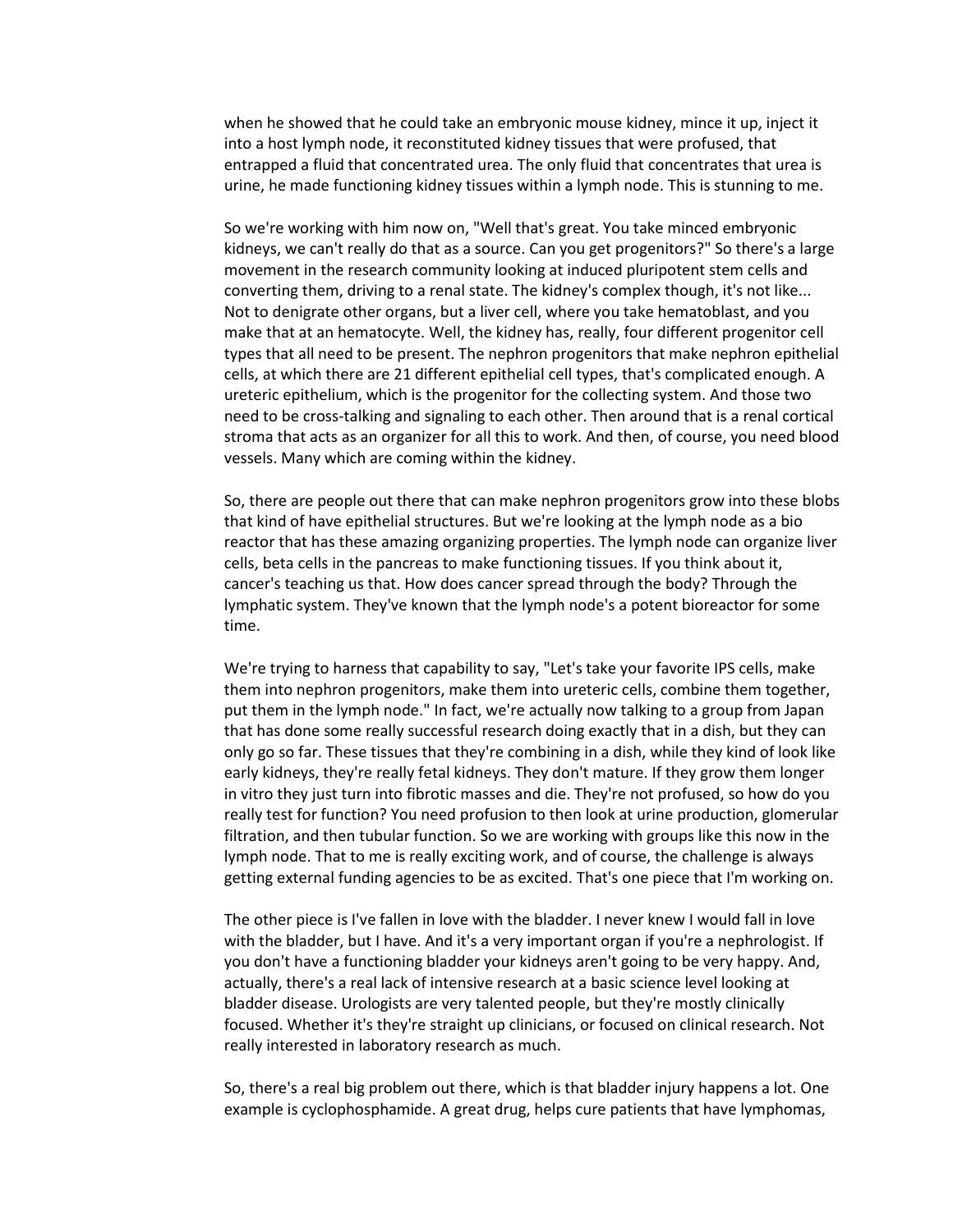or that have bad types of glomerular disease, or rheumatic disease. But, there are problems with it. And one is that a toxin called acrolein accumulates in the urine, and it leads to direct bladder toxicity. Leading to hemorrhagic cystitis, and more importantly, bladder cancer.

There was a large survivor study, patients with lymphoma, 6000 of them that overall had a 4.5 fold increased risk of bladder cancer. If you stratify them by dose, those that get the highest dose, which is 50 grams of more, had a 15 fold increased risk of bladder cancer. This is despite all the stuff we're currently doing. Mesna, which binds acrolein, hydration. What we're doing isn't working. And no one's really looked at this. How does acrolein cause bladder toxicity? What does it do, and is there anything we can do about it?

We have some really interesting, I think, interesting research looking at exactly that topic. We are specifically interested in how fibroblast growth factor receptors might play a role in disease, or even in therapy for patients that have this bladder disease. Well, why would that be the case? It's been known for some time that keratinocyte growth factor, FGF-7, is a potent epithelial mitogen; and if you give too much, that actually can cause hypoplasia and even cancer. But it's also been shown in many wound healing studies, oral mucositis, lung alveoli injury, gut injury models. Both preclinical and some clinical models, that if you give patients keratinocyte growth factor, patients or animals, that it largely ameliorates injury.

So we started looking at that in the context of the bladder. There was actually a paper, the last one in 1997, that's the last one. That somebody looked at this, and there was a paper, a preclinical model, that suggested you give a patient Cytoxan, give a mouse, give a rat Cytoxan, they get horrible hemorrhagic cystitis. You give them a single dose of keratinocyte growth factor before Cytoxan, and they said you largely regenerate the urothelium. You accelerate the regeneration.

We started looking at this and they're not quite right. What actually happens is, and we've shown this same thing, it's incredible. If you give a mouse a single intraparenchymal dose of cyclophosphamide, a dose that's equivalent or similar to what you'd give a person, they get horrible cystitis. And we actually have to look at the females, because the males do, as is most often the case, much worse than the females. We weren't even looking at the males, we're looking at the females. And even they have terrible hemorrhagic cystitis.

If we give a single, one, single, one, subcutaneous, which is like giving an IV dose of keratinocyte growth factor, we almost completely block the injury. Block the injury. That's the key. It's not accelerated regeneration. We block the injury. So, what we find is that actually the acrolein, which hits the superficial cells in the bladder, the urothelium... The outermost layer, there's a necrotic cell death they slough off, and we don't block that. That happens within the first 0 to 6 hours. But from 6 to 24 hours, there's a second wave of death called apoptosis. That is almost completely blocked by keratinocyte growth factor. In those that don't have KGF... The urothelium is a multilayered epithelial, you go down to just your basal layer, and sometimes completely denude everything, and in our KGF-treated it's amazing. There's almost no apoptosis.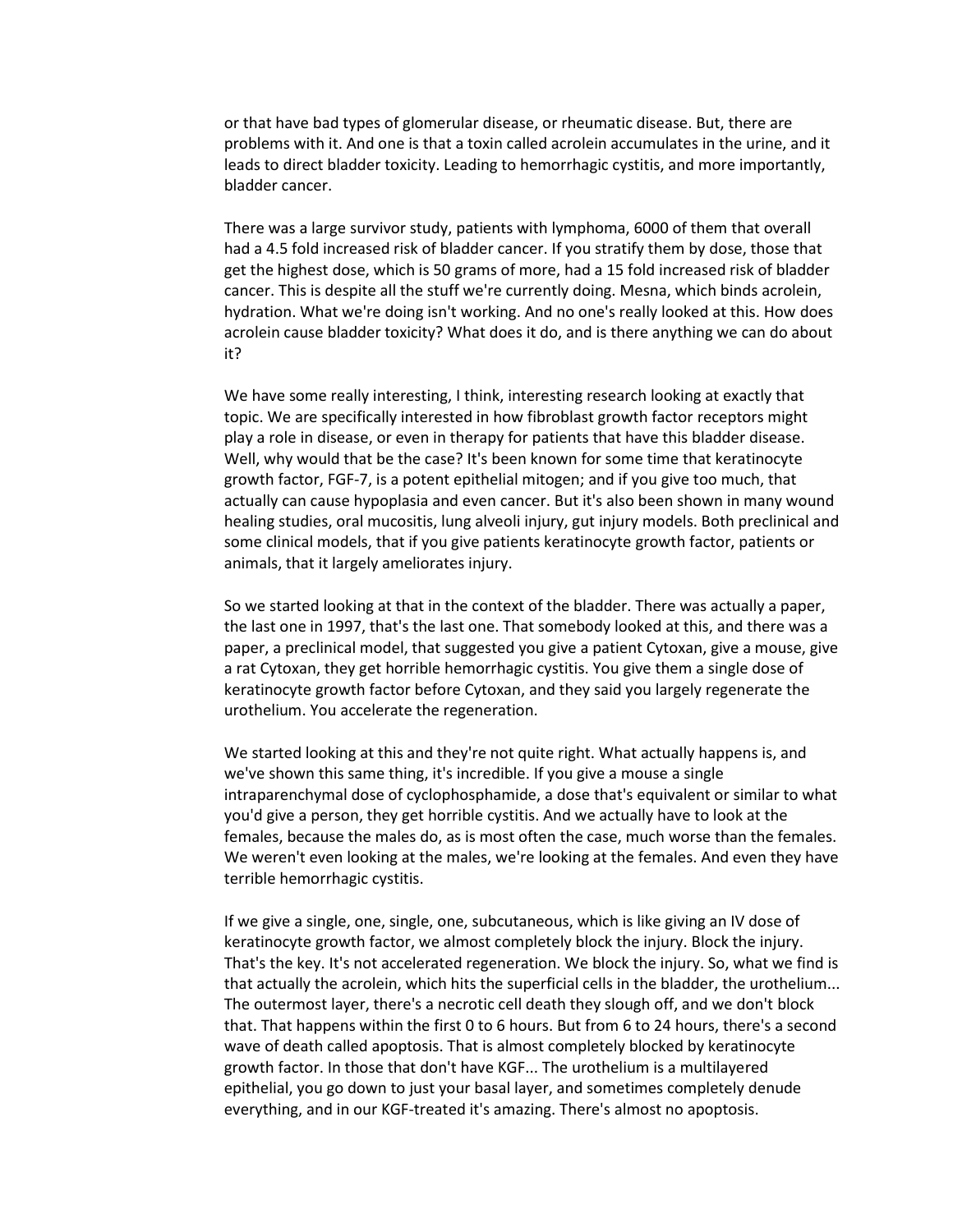We've been carrying these studies forward to look at... Well, you might say, "Are you protecting cells that you should let die?" The answer seems to be no, so far. We've carried the studies out to 3 days, and now 28 days we're looking to see what the architecture is. And so far it looks pretty good, but stay tuned with that. The backside of this, is what happens if you knockout the receptor that binds to KGF? What happens to the urothelium then? Well, so as it turns out, if you do that, if you knockout the receptor, specifically, we can use fancy mouse targeting techniques to knock it out just in the urothelium. And we can do it in indusial fashion.

So we let these mice... they're born, they're fine. We give them a hit of Tamoxifen, which induces the deletion of this receptor. And in the quiescent state they don't care. It's fine. But we hit those with Cytoxan and they don't do very well, they're not very happy. What happens is we have a maladaptive regenerative response. What happens is, the basal layers, which is where the progenitors are... Normally in a quiescent state there are very few progenitors. After injury, they spread across the entire basal layer, and in the controls, the proliferate upwards and replace the damaged tissue. But it's not a simple replacement. There's a lot of DNA damage that happens, so they're sloughing the damaged cells, making new ones. Sloughing, making, sloughing, making, and this happens all the way out to... Even at 28 days it's not finished.

Our poor mutants on the other hand, they make the progenitors spread across the basal layer, but they are ineffective at producing progeny to replace the damaged urothelium. What they do is they get trapped in a process called endoreplication. Well, what is that? They go through the cell cycle, but they bypass mitosis. So they make big, fat nuclei, they make more DNA, but they don't divide. So they get these giant cells, with these giant nuclei, that don't divide.

We find this very fascinating and, actually, we are starting to even understand the mechanisms by which this occurs. We're understanding now that they're different, of course, these receptors signal through different downstream pathways. The KGF overdrive anti injury protective effect seems to be on one pathway called AKT. The problem with regeneration in the mutants seems to be irk mediated. In other words, irk represses endoreplication.

So, anyway. This is where we are with that. Probably more detail and depth than you wanted to hear.

- Stephanie: I am so happy that you're in love with the bladder. I have merely made peace with my bladder, and learned to live with it every day. But that was more thinking about bladder cellular activity than I think I've ever had in my entire career.
- John: It is clear that you are passionate about your research, and I think it's really cool that you highlighted the different areas from really basic, how are things forming and developing in the kidney which lead to these kidney diseases in kids, and how are medicines that we use injuring the kidney or bladder, and what are the mechanisms, and how could that be intervened in. And then how we can maybe make new kidneys instead of the treatments we have now. Just a final point, your division, I think, really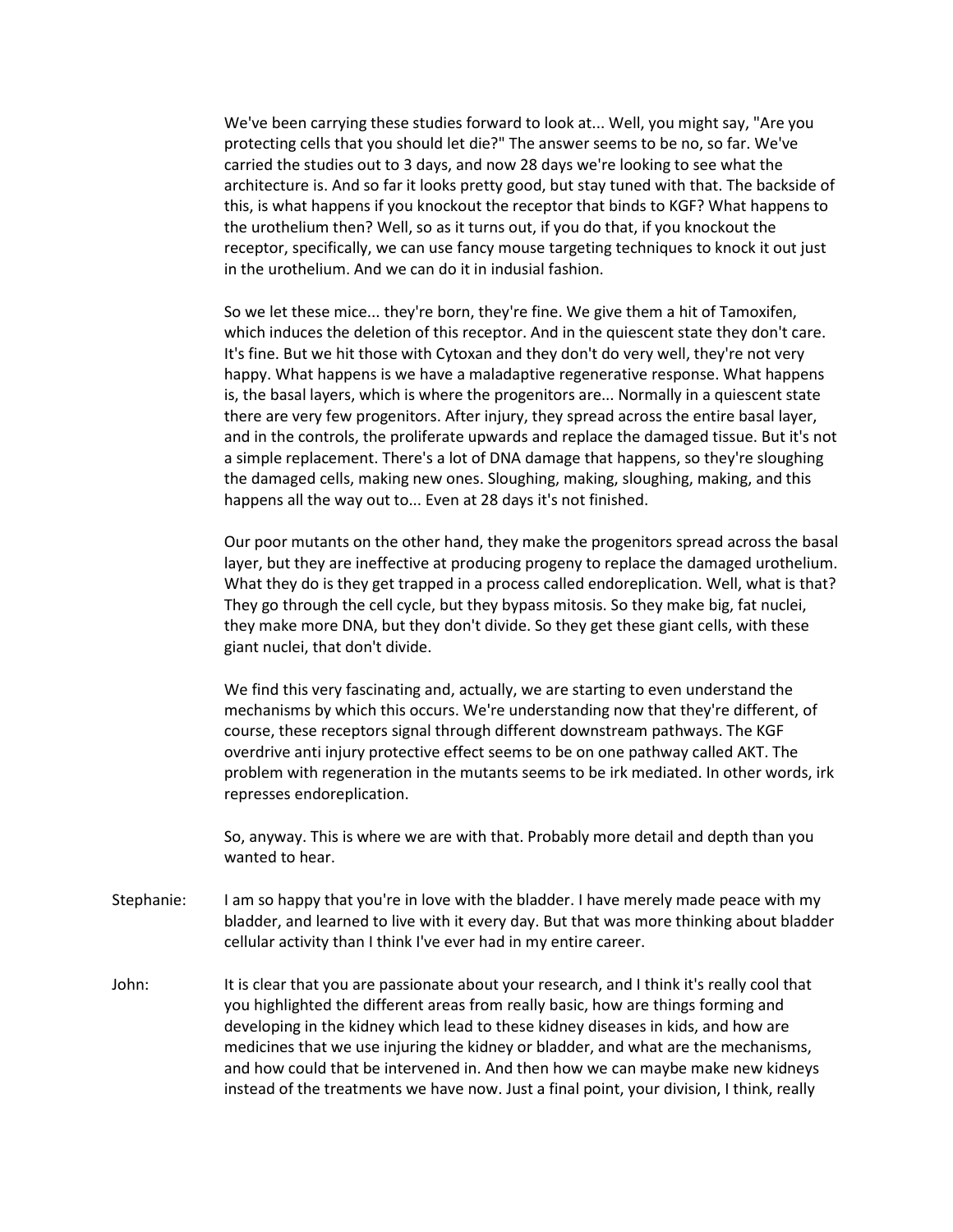focuses a lot on research and education, right? That's a little unusual for a pediatric nephrology division?

Carlton: Yeah. So, first of all we have 10 MD nephrologists, and 2 PhDs in our faculty; which puts us at one of the largest in the country. I can't say we're the largest. But it isn't just the numbers that I think is impressive. We have four in our division that are really dedicated to patient care. That really come to work to see patients and stamp out kidney disease. And they do a wonderful job. And then the rest have other activities, mostly focused on discovery and research. And what I love is it's really diverse.

> We have my basic science program, but I'm not the only one. We have junior faculty doing really exciting things, our one funded research focused on the role of Micronase in patterning the kidney, and podocytes in the glomerulus. We have people working on how the microvasculature is important in response to acute kidney injury, and how alterations in metabolism related to the microvasculature is important in acute kidney injury. We have people working on understanding the mechanisms of nephronophthisis, which is a degenerative cystic kidney disease. Looking at how aberrant DNA damage response plays a role. Which, again, has potentially high clinical relevance. We have people looking at altered membrane traffic of proteins in diseases such as nephrotic syndrome.

> There are lots of kinds of nephrotic syndrome we don't know how to treat, we don't understand that pathophysiology, but this is a novel approach, an outside the box thought that aberrant trafficking of proteins contributes to this. And, while we have this fairly solidly established basic science program, we have this growing patient oriented research program that I'm very excited about. We have a faculty member whose a dual critical care pediatric nephrologist, who submitted what's called a K Award, which is a career development award. She's likely to be funded, she got a very good score. Looking at novel biomarkers that would predict poor outcomes in patients with congenital heart disease that go for heart surgery, some of these adult general heart patients get their surgery. About half have full kidney failure requiring intervention. Half don't. We have no idea to predict whose going to do what, which would then help us determine how close we would follow up on care we would give. She has some very innovative data, looking like this thing's likely to be funded.

> We have a faculty member that created a high density patient database from the intensive care unit from a five year period. Granular level detail, and has identified novel associations between antibiotics and acute kidney injury that really weren't very appreciated. Pip-Tazo, Zosyn, actually fell out as very highly associated with acute kidney injury. Vancomycin did not, which was surprising. So, this is a current Kapplication that's in review. We have other fellows, I'm very proud to say we're 1 of only 5 pediatric nephrology programs that has a dedicated T32 to training pediatric nephrology fellows. Only 5 in the country, and of the 13 fellows that have been on the T32, 6 are committed to becoming clinician scientists. And I actually heard rumors that one that's a junior person, the 7th, is very interested. And the topics they're looking at range from hardcore basic science work, one doing induced pluripotent and stem cell work, all the way to patient-oriented research related to databases and other things.